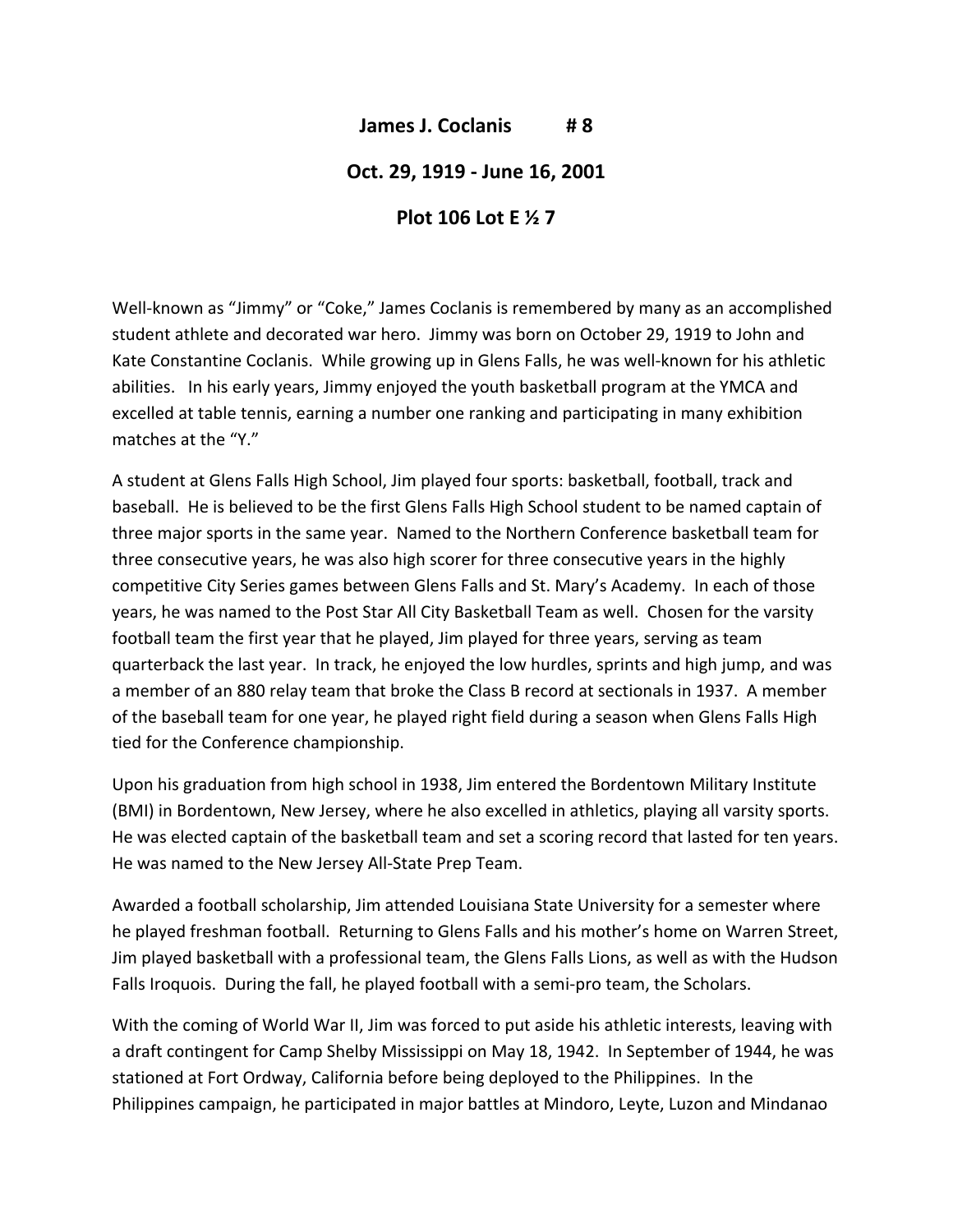as part of the  $24<sup>th</sup>$  Infantry Division. During the battle of Mindanao, Jim was wounded in the leg by shrapnel. Moved from the field hospital, he was transferred by air to Fairfield Air Base in California, then to Orlo General Hospital in Cleveland, Ohio. In a letter to a friend during his convalescence in Ohio, Jim reported an unpleasant bout of malaria, contracted while in the Philippines. During his time in the military, he earned the rank of Sergeant and was awarded numerous medals: Purple Heart, Good Conduct Medal, Expert in Rifle and Machine Gun, Combat Infantry Badge, and a New York State Conspicuous Service Medal awarded by Governor Thomas E. Dewey. He earned multiple citations: the Philippines Liberation Ribbon with two Bronze Battle Stars. The Asiatic Pacific Theatre Service Ribbon with two Bronze Battle Stars and Bronze Arrowhead for being in the initial assault wave. In 1945, Jim received an honorable discharge and returned to his beloved Glens Falls. A short time later, he married Ruth Irene Lopen. Ruth, a graduate of Hudson Falls High School, worked at General Electric at the time of her marriage to Jim. They shared a mutual love of sports and were happily married for 50 years until the time of her death.

After the war, Jim continued to enjoy athletics, playing basketball with the Samoa and Iroquois semi‐pro teams for a time. Realizing that his war injury would come to prevent his continued full participation in athletics, he returned to officiating, having done a few junior varsity games before his military service. He became a certified official in 1946 and covered games for 22 years at the high school, semi‐pro and professional levels.

Jim's post military career was with the United States Postal Service where he worked for 31 years. He also was employed on a part‐time basis by Pinkerton's Racing Security Service at Saratoga Race Track and with the Warren County Sheriff's Department as a Court Attendant.

Active in the community, Jim was a member of the American Legion, BPOE Elks, and was a long‐ time member of the Adirondack Chapter of the Order of Ahepa Lodge, an organization founded by people of Greek Heritage to preserve their history and culture. In fact, he often humorously recalled being part of the Ahepa Olympics at Brown University in 1939, where he won the high jump and beat a then relatively unknown young man named Spiro Agnew in the 120 yard low hurdles.